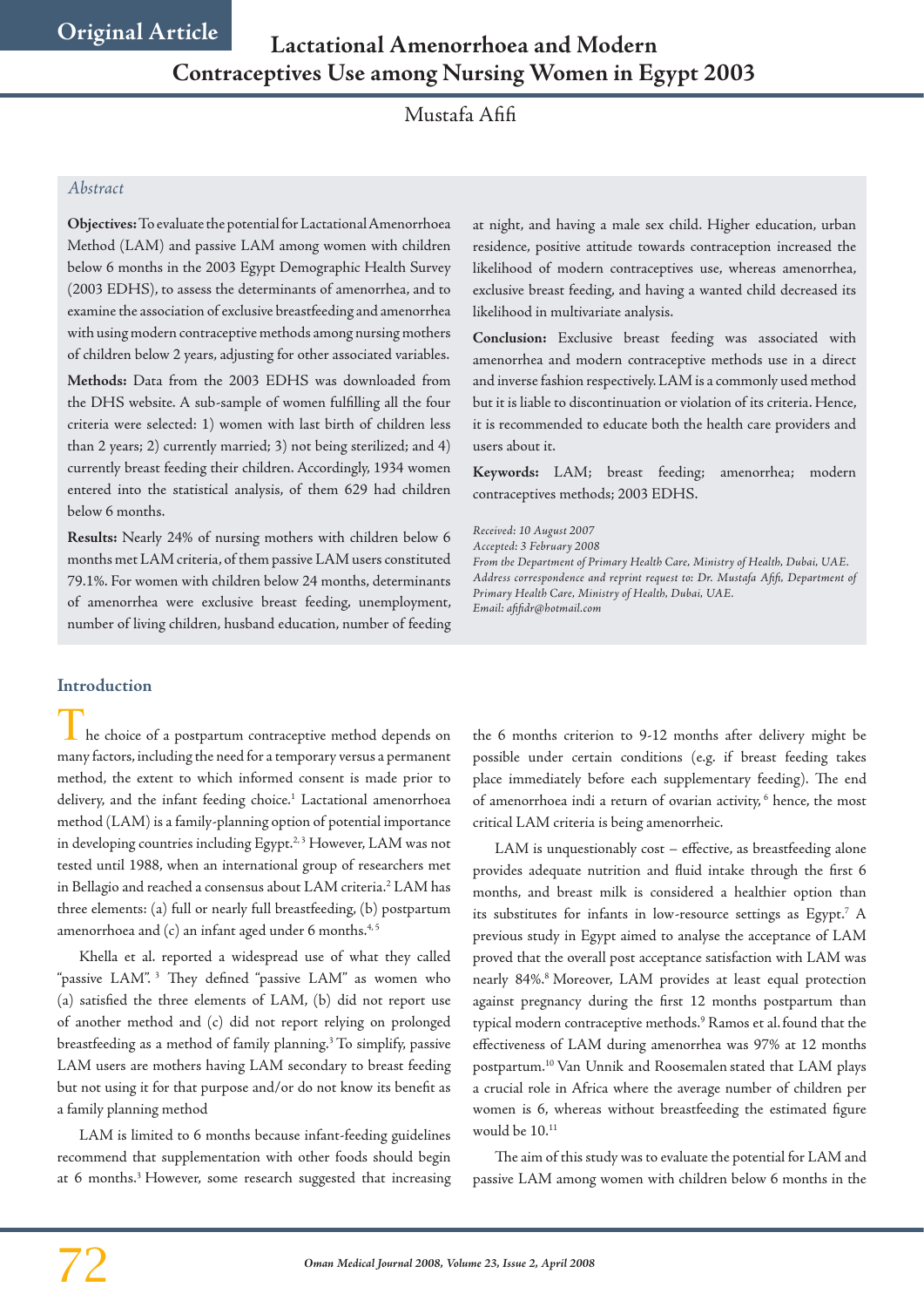2003 Egypt Demographic Health Survey (2003 EDHS), to assess the determinants of amenorrhea, and to examine the association of exclusive breastfeeding and amenorrhea with using modern contraceptive methods among nursing mothers of children below 2 years, adjusting for other associated variables.

# **Methods**

Data from the Egypt Demographic Health Survey in the year 2003 (2003 EDHS),<sup>12</sup> was downloaded on  $17<sup>th</sup>$  May 2006 for free from the Demographic and Health Surveys website.<sup>13</sup> Before downloading data, the author submitted a mini proposal as a request for access to datasets and it was approved before access was granted. Access is only granted for legitimate research purposes. Secondary in-depth analysis of survey data was conducted. The 2003 EDHS ever married womens sample comprised 9,259 women. The sample design, detailed study methods and tools of the original study was previously published by El Zanaty and Way.12

From the 2003 EDHS data, $13$  a sub-sample of women was selected for the current study. Women fulfilling all the four criteria were selected: 1) women with last birth of children less than 2 years; 2) currently married; 3) not being sterilized; and 4) currently breast feeding their children. Accordingly, 1934 women entered into the statistical analysis, of them 629 had children below 6 months.

The outcome or dependent variables introduced in the logistic regression analysis in the current study were: amenorrhea among nursing mothers with children below 36 months, exclusive breast feeding to children aged below 6 months, current use of modern methods by nursing mothers with children below 6 months and below 36 months, and use of passive LAM among mothers with children below 6 months.

The independent or predictor variables entered in the different logistic regression models (with slight differences according to the outcome variable in the model) were: women's age, women education, work status, residence, number of living children, age and sex of the child, child birth order, twin child or not, wanted child at pregnancy or not, exclusive breast feeding of the child or not, number of breast feeding times per day and at night, wife's attitude towards use of contraceptives and husband's education. Data analysis was conducted using *SPSS* for Windows, version 12.14 Data are given as counts, percentages and means. After doing the univariate analysis for the study variables, different logistic regression models were run to get the most significant associated predictors adjusted for each other to the outcome variables aforementioned. The outcome dichotomous variable was coded to 0 and 1. Odds ratio in logistic regression shows the change (increase or decrease) in the likelihood of the studied outcome variable when the predictor variable(s) changed adjusting for other variables in the model. *P*-value equal to or below 0.05 was considered significant in all statistical tests.

## **Results**

The age of the sample ranged between 15-48 years with a mean Standard deviation equal to 26.8 years (5.9). Only 39.3% of the sample women had secondary education or higher and 10.3% are working for cash. Nearly 49.3% of their husbands had secondary education or higher. Nearly 69.4% of the women were rural residents. About 2.4% of the women reported that they disapprove using contraceptives or at least had unknown attitude. Their mean (SD) number of living children was 2.6 child (0.7) with a birth order mean (SD) of 2.9 (1.9). Only 1.4% of women had twins in their last birth and 80.1% of them wanted this child when pregnant. About 39.1% of the sample had amenorrhea. (Data not shown in table)

Table 1 shows that nearly 28% of nursing mothers with children below 6 months were exclusive breast feeders, irrespective of their amenorrhea status. Of them, nearly 86.4% had amenorrhea. Six months and later, only 3 cases still reported exclusive breast feeding of their children, of them one case (33.35) had amenorrhea. Those who reported not exclusive breast feeding showed a decline trend in their amenorrhea status.

The mean (SD) number of day breast feeding and night breast feeding were 6.8(3.6) and 4.5(2.9) times respectively. The determinants of exclusive breast feeding to children aged below 6 months were investigated by logistic regression model. Increase in child age, and working for cash decreased the likelihood of exclusive breast feeding. Mothers' age, level of education of the mother or husband, number of living children, number of breastfeeding times per day and by night and whether the child was wanted or not did not predict exclusive breast feeding. (Data not shown in table)

Table 2 shows that 52.1% of the nursing mothers with children below 6 months reported using no contraceptive method. However, 82% of the non users had amenorrhea. Of 629 women, 152 women (24.2%) met the LAM criteria. Passive LAM users defined as LAM women who reported using no contraceptive methods nor prolonged breast feeding constituted 79.6% of the women who met LAM criteria. Passive LAM users also constituted 19.2% of all nursing mothers of children below 6 months. About 11.8% of women LAM users were under double coverage of family planning methods.

Nearly 37% of the sub-sample with children below 6 months reported using any of the modern methods and the Intrauterine devices (IUDs) were the most common method. For the whole sample with children below 24 months, 50.1% of them were using modern methods with the majority using IUDs.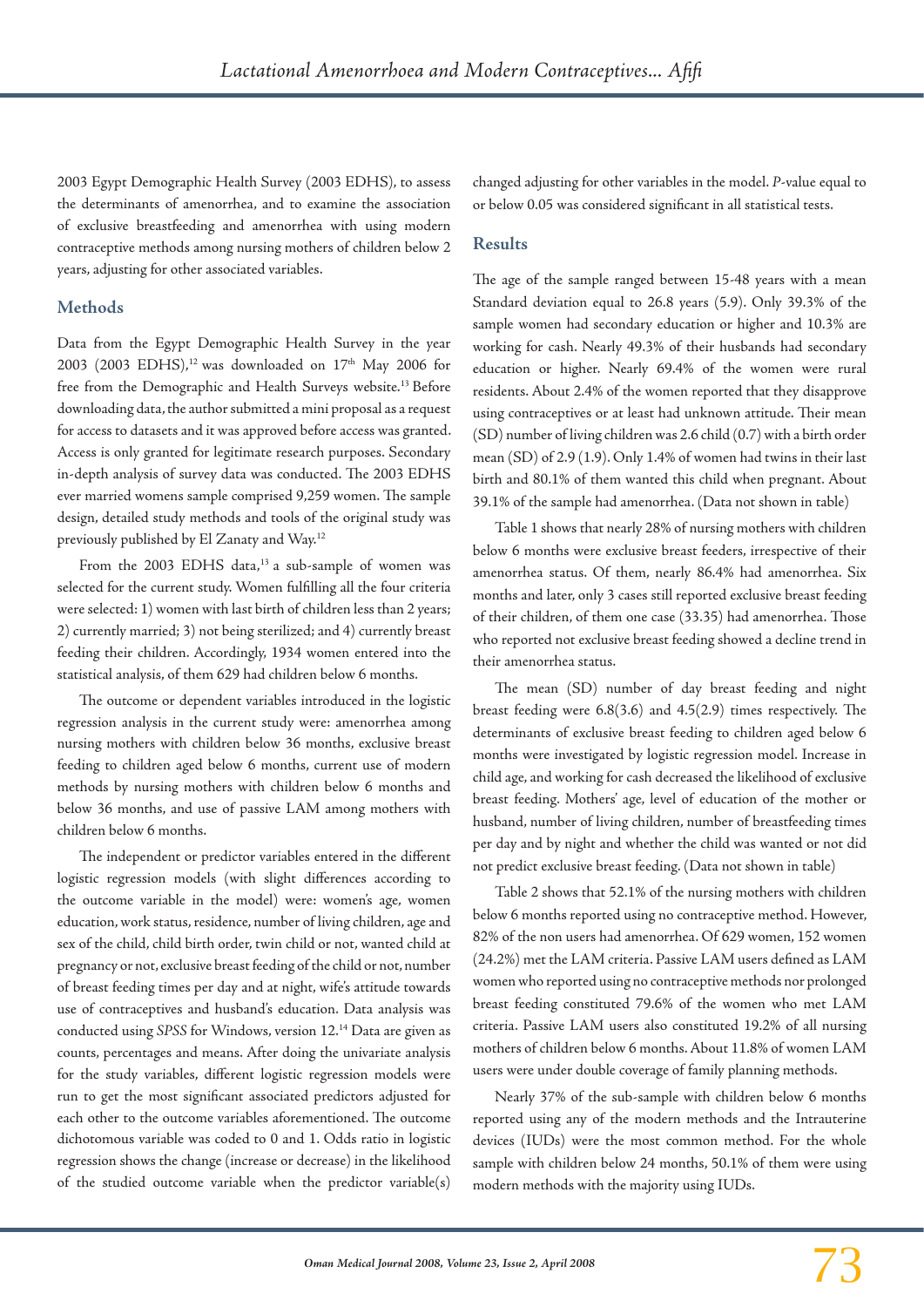| Table 1. Amenorrhea among nursing mothers with children below 24 months according to their child age and type of breast feeding |  |  |  |  |  |  |  |
|---------------------------------------------------------------------------------------------------------------------------------|--|--|--|--|--|--|--|
| $(n=1934)$                                                                                                                      |  |  |  |  |  |  |  |

| <b>Breast feeding</b><br>Age in months |          |        |                                                                                         |      |                    |      |                    |      | Total (with               |  |
|----------------------------------------|----------|--------|-----------------------------------------------------------------------------------------|------|--------------------|------|--------------------|------|---------------------------|--|
|                                        | 98       |        | $6-8$                                                                                   |      | $9-11$             |      | $12 - 23$          |      | or without<br>amenorrhea) |  |
|                                        | No. with | % with | No. with<br>% with                                                                      |      | % with<br>No. with |      | No. with<br>% with |      | $\mathbf n$               |  |
|                                        |          |        | Amenorrhea Amenorrhea Amenorrhea Amenorrhea Amenorrhea Amenorrhea Amenorrhea Amenorrhea |      |                    |      |                    |      |                           |  |
| Non-Exclusive                          | 263      | 58.1   | 118                                                                                     | 40.3 | 90                 | 30.3 | 133                | 18.7 | 1754                      |  |
| Exclusive                              | 152      | 86.4   |                                                                                         | 33.3 | $\Omega$           | 0.0  |                    | 0.0  | 180                       |  |

**Table 2.** Current use of family planning methods by amenorrhea status of currently married nursing mothers with children below 6 months of age

| <b>Family planning</b>                                                                                          | Children $< 6$ months of age |               |                |      |                                             |                |       |      |  |  |  |
|-----------------------------------------------------------------------------------------------------------------|------------------------------|---------------|----------------|------|---------------------------------------------|----------------|-------|------|--|--|--|
| methods                                                                                                         | No amenorrhea                |               | Amenorrhea     |      | Amenorrhea with exclusive<br>breast feeding |                | Total |      |  |  |  |
|                                                                                                                 | No.                          | $\frac{0}{0}$ | No.            | $\%$ | No.                                         | $\frac{0}{0}$  | No.   | $\%$ |  |  |  |
| Not using                                                                                                       | 59                           | 27.6          | 148            | 56.3 | 121                                         | 79.2           | 328   | 52.1 |  |  |  |
| Pills                                                                                                           | 40                           | 40            | 15             | 5.7  | 2                                           | 2              | 57    | 9.1  |  |  |  |
| IUDs <sup>1</sup>                                                                                               | 64                           | 64            | 44             | 16.7 | 11                                          | 11             | 119   | 18.9 |  |  |  |
| Injections                                                                                                      | 37                           | 17.3          | 13             | 4.9  | $\overline{4}$                              | $\overline{4}$ | 54    | 8.6  |  |  |  |
| Other modern or<br>traditional methods                                                                          | 12                           | 5.6           | $\overline{2}$ | 0.8  | $\mathbf{1}$                                | 0.7            | 15    | 2.4  |  |  |  |
| PBF <sup>2</sup>                                                                                                | $\overline{2}$               | 0.9           | 41             | 15.6 | 13                                          | 8.6            | 56    | 8.9  |  |  |  |
| Total                                                                                                           | 214                          | 100           | 263            | 100  | 152                                         | 100            | 629   | 100  |  |  |  |
| Number (%) of women with children below 6 months not using any method with amenorrhea $(n=629)$<br>269<br>82.0% |                              |               |                |      |                                             |                |       |      |  |  |  |
| Number (%) of women with children below 6 months using the common modern methods $(n=629)$<br>36.6%<br>230      |                              |               |                |      |                                             |                |       |      |  |  |  |
| Number (%) of women with children below 24 months using the common modern methods (n=1934)<br>968<br>51.1%      |                              |               |                |      |                                             |                |       |      |  |  |  |
| IUDs: Intra Uterine Devices; PBF: Prolonged Breast Feeding                                                      |                              |               |                |      |                                             |                |       |      |  |  |  |

Variables associated with passive LAM among mothers with children below 6 months were investigated in a logistic regression model where all variables were adjusted to each other. Husband level of education, significantly and independently, inversely predicted passive LAM along with increase in child age (OR = 0.84 and 0.29 respectively). (Data not shown in table)

Not working for cash, increased number of living children, and exclusive breast feeding increased the likelihood of amenorrhea among nursing mothers with children below 24 months in logistic regression model. Whereas mothers' age did not predict amenorrhea, increase in child's age and being of female sex decreased this likelihood. Lower husbands' level of education, number of breast feeding by night increased the likelihood of amenorrhea. (Table 3)

For mothers with children below 24 months, women's higher level of education and empowerment, child age, and positive attitude towards contraception predicted use of modern methods. Moreover, women with amenorrhea, exclusive breast feeders, rural residents, and those having a wanted child, were less likely to use modern methods. (Table 4)

# **Discussion**

The current study investigated the associated variables with exclusive breast feeding by mothers with children below 6 months, the predictors of amenorrhea among nursing mothers with children below 2 years, the determinants of using passive LAM, and the predictors of using modern methods of contraception. However, the study still has its limitations. First, the nature of the study design where causality and/or temporal association could not be established in cross-sectional design. Second, questionnaires have its limitation. It is possible that a response to a single question presented in a survey context does not reflect the actual views of these women because there is often discordance between such responses and individual actions. Another limitation is the dearth of research on LAM and passive LAM in the Arab world published in PubMed indexed journals and the diversity in its methodology and statistical analysis.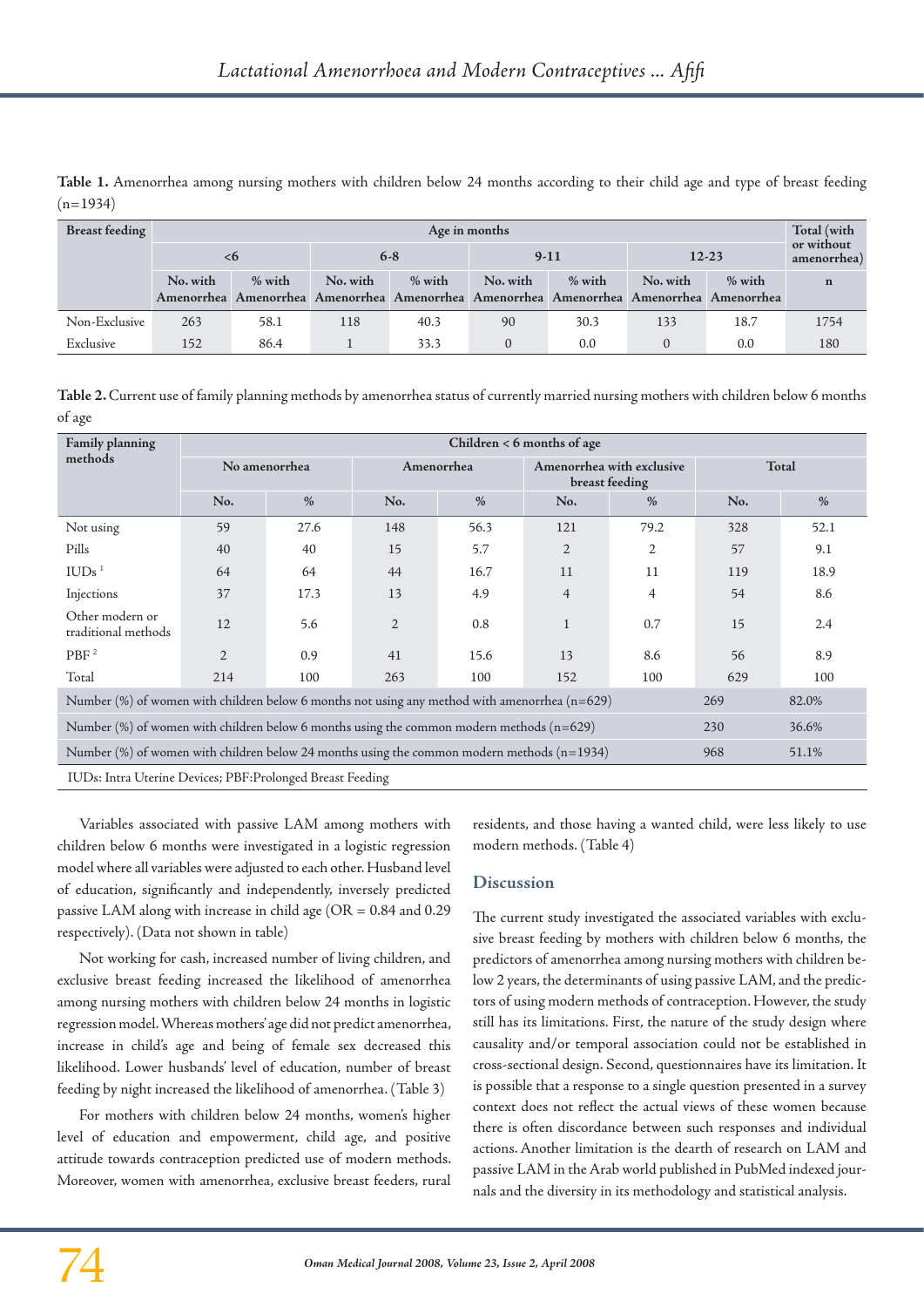| Determinant                                      | Odds Ratio <sup>2</sup> | $CI 95\%$ <sup>3</sup> |      |  |  |  |  |  |
|--------------------------------------------------|-------------------------|------------------------|------|--|--|--|--|--|
| Work status ( $RC1$ = work for cash)             | 1.75                    | $1.2\,$                | 2.53 |  |  |  |  |  |
| $Child$ sex ( $RC = male$ )                      | 0.79                    | 0.64                   | 0.98 |  |  |  |  |  |
| Husband Education (RC = illiterate)              | 0.89                    | 0.84                   | 0.95 |  |  |  |  |  |
| Number of breast feeding by night (RC= <5 times) | 1.26                    | 1.02                   | 1.56 |  |  |  |  |  |
| Child age (in months)                            | 0.86                    | 0.84                   | 0.87 |  |  |  |  |  |
| Number of living children                        | 1.54                    | 1.32                   | 1.79 |  |  |  |  |  |
| Exclusive breast feeding ( $RC = no$ )           | 1.01                    | 1.007                  | 1.02 |  |  |  |  |  |
| RC: Reference Category; CI: Confidence Interval  |                         |                        |      |  |  |  |  |  |

**Table 3.** Determinants of amenorrhea among currently married nursing mothers with children below 24 months (n=1934)

**Table 4.** Determinants of current use of modern family planning methods among currently married nursing mothers with children below 24 months (n=1934)

| Determinant                                                                            | Odds Ratio <sup>4</sup> |       | $CI$ 95% $5$ |  |  |  |  |  |
|----------------------------------------------------------------------------------------|-------------------------|-------|--------------|--|--|--|--|--|
| Amenorrhea ( $RC1 = No$ )                                                              | 0.17                    | 0.14  | 0.21         |  |  |  |  |  |
| Education $(RC = 1)$ literate)                                                         | 1.34                    | 1.23  | 1.45         |  |  |  |  |  |
| $Residence (RC = Urban)$                                                               | 0.57                    | 0.45  | 0.73         |  |  |  |  |  |
| Women's attitude towards contraception (RC= no approval)                               | 7.26                    | 2.94  | 17.92        |  |  |  |  |  |
| Wanted child (RC = not wanted at pregnancy)                                            | 0.56                    | 0.43  | 0.73         |  |  |  |  |  |
| Exclusive BF ${}^{3}$ (RC = no)                                                        | 0.991                   | 0.987 | 0.995        |  |  |  |  |  |
| RC: Reference Category; HH: Household; BF: Breast Feeding; CI: Confidence Interval 95% |                         |       |              |  |  |  |  |  |

The logistic regression model in the current study revealed that the number of breast feeding by night did independently predict amenorrhea. Our findings are consistent with another study that showed that the degree of ovarian suppression is enhanced by increased frequency of suckling, longer duration of feeds, and more frequent night-time feeds.<sup>15</sup> The frequent suckling or more intense suckling maintains the contraceptive effect, as nipple stimulation during suckling is sufficient to suppress ovulation.<sup>16</sup> However, Khella et al. proved that the number of daytime breastfeeds and not the night time breastfeeds predicted amenorrhea among breast feeding mothers in the 1995 EDHS data.<sup>3</sup> In our study, the exclusive breast feeding variable was also a predictor for amenorrhea. Our study proved that the number of living children as a proxy to parity was associated with amenorrhea whereas mothers' age was not. That is partially consistent with previous studies that proved that parity and greater maternal age are associated with prolonged amenorrhea.17-19 Amenorrhea among nursing mothers was also significantly predicted by the age of the child in inverse fashion in both our study and Khella et al. study.<sup>3</sup> The female sex of the child inversely predicted amenorrhea in the current study. However, this could not be explained by the preference of male gender child to be exclusively breastfed, because of the lack of association of child sex with exclusive breast feeding in the current study.

Albeit the proved efficacy of LAM in the first 6 months of lactation in previous studies, the current study showed that nearly 12% of women who met the LAM criteria were under double coverage of family planning methods. Previous analysis of DHS data estimated significant percentages of "double coverage" by both modern contraceptives and lactational amenorrhoea in more than one country.20 This could be attributed to the fact that a part of women who met the LAM criteria were not aware of its efficacy. A previous survey in Turkey revealed that about half of the women were not aware of the contraceptive effect of breastfeeding, with the lowest knowledge among illiterate women.<sup>21</sup> Because estrogens inhibit lactation, the use of combined oral contraceptives is probably one of the reasons why breastfeeding fails in some countries as the Netherlands.22 Combined oestrogen/progestin methods should be avoided by all nursing or non nursing women for 2-3 weeks to avoid elevating the risk of thrombo-embolism.1

Despite 37% and 52.1% of the total sample and mothers of children below 6 months reported using no contraceptive methods respectively; the majority of them (52.9% and 82% respectively) had amenorrhea. These findings might support the notion that a part of breastfeeding mothers who reported not using contraceptive methods were in fact relying on lactational amenorrhea for birth spacing, including many with children older than 6 months.<sup>3</sup> The most critical of LAM criteria is being amenorrheic since the end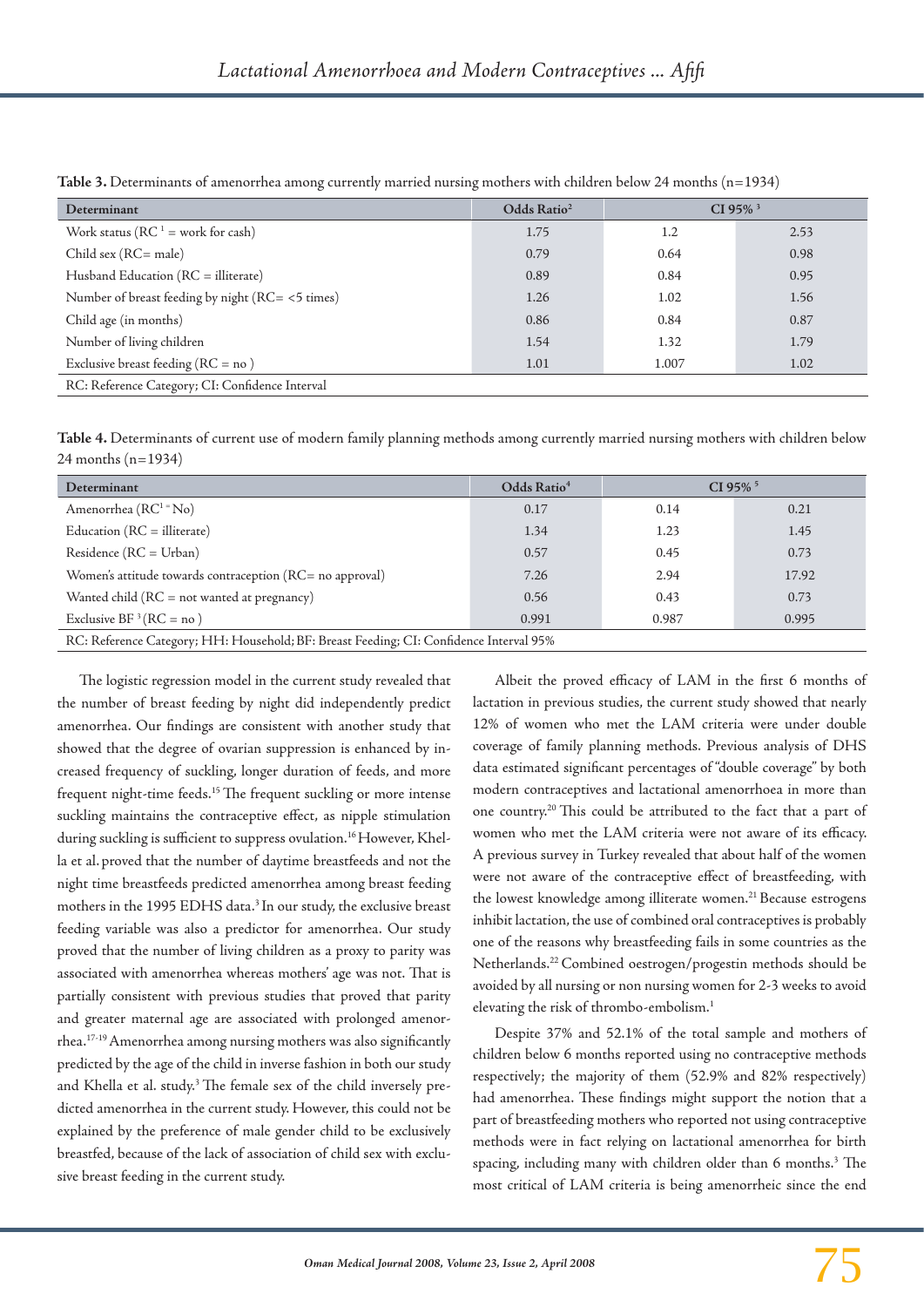of amenorrhoea indicates a return of ovarian activity.6 The early introduction of high-calorie liquids or foods, other than breast milk, to infants has been shown to be associated with a shorter duration of amenorrhea in Bangladesh<sup>23</sup> and Scotland.<sup>24</sup> Conversely, Ravera et al. found that return of menses is irrespective of whether supplements have been introduced and their frequency.<sup>25</sup> In studies that analyzed separately cow milk fed by bottle and other types of food, only bottle-feeding was associated with a shorter duration of amenorrhea in the United States<sup>26</sup> and the Philippines<sup>27</sup>. The authors of the latter study concluded that "supplements in the form of semisolids or liquids other than milk have no appreciable effect on the risk of return to menses". Yet, further research is needed before amending the LAM criteria,<sup>6</sup> because a significant proportion of women ovulate before signs of bleeding.28 On the other hand, even a menstruating nursing mother is 30% less likely to conceive compared to a non-nursing mother,<sup>28</sup> because the complete ovarian suppression could be followed by anovulatory menstrual cycles or ovulatory cycles that manifest luteal phase deficiency.15

Use of passive LAM among mothers with children below 6 months was inversely associated with husbands' education and child age. The first could be explained by the inclination of educated husbands to urge their wives to use modern contraceptive methods. The second could be explained by the introduction of complimentary food with increase in child age. Higher education, urban residence, and positive attitude towards contraception increased the likelihood of modern contraceptives use; whereas amenorrhea, exclusive breast feeding, and having a wanted child decreased its likelihood in multivariate analysis. Exclusive breast feeding was associated with amenorrhea and modern contraceptive methods use in a direct and inverse fashion respectively.

Looking at all the logistic regression models, we could conclude that not working women, with lower education, or lower husband's level of education, living in rural residence, and with higher parity were more likely to breast feed their children exclusively, and more likely to have amenorrhea and hence less likely to use modern methods of contraception. Therefore, LAM and Prolonged breast feeding (PBF) are common used methods among them but still liable to discontinuation or violation of its criteria. Because of the potential acceptability of breast feeding as a contraceptive method to Egyptian women, we would like to highlight the need for an educational program for both the health care providers and the nursing women in Egypt about the criteria for LAM and the importance of amenorrhea in PBF. Moreover, the necessity for switching to another contraceptive method at 6 months, or earlier if the LAM criteria has been violated or the woman no longer has amenorrhea. Such program would cover the knowledge gaps and misunderstanding of LAM and PBF and would prohibit its discontinuation. If the potential of LAM to be a conduit to other modern contraceptive methods is effectively realized, the method can be profoundly important in family formation.

#### **References**

- 1. Kennedy KI. Post-partum contraception. Baillieres Clin Obstet Gynaecol 1996 Apr;10(1):25-41.
- 2. Canto-de Cetina T, Polanco-Reyes L. Lactational amenorrhea as a method of family planning. Salud Publica Mex 1996 Jan-Feb;38(1):58-63. Abstract, Article in Spanish.
- 3. Khella AK, Fahim HI, Issa AH, Sokal DC, Gadalla MA. Lactational amenorrhea as a method of family planning in Egypt. Contraception 2004 Apr;69(4):317-322.
- 4. World Health Organization Task Force on Methods for the Natural Regulation of Fertility. The World Health Organization multinational study of breastfeeding and lactational amenorrhea. III. Pregnancy during breast-feeding. Fertil Steril 1999 Sep;72(3):431-440.
- 5. World Health Organization Task Force on Methods for the Natural Regulation of Fertility. The World Health Organization Multinational Study of Breastfeeding and Lactational Amenorrhea. I. Description of infant feeding patterns and of the return of menses. Fertil Steril 1998 Sep;70(3):448-460.
- 6. Finger WR. Research confirms LAM's effectiveness. Contraceptive update. Network 1996;17(1):12-14, 24.
- 7. Kennedy KI, Kotelchuck M. Policy considerations for the introduction and promotion of the lactational amenorrhea method: advantages and disadvantages of LAM. J Hum Lact 1998 Sep;14(3):191-203.
- 8. Makhlouf AM, Salah M, Shaaban MM, Labbo KM. A clinical study of lactational amenorrhea method for family planning in Egypt. Contraception 1997;1:63-72.
- 9. Kennedy KI, Visness CM. Contraceptive efficacy of lactational amenorrhoea. Lancet 1992 Jan;339(8787):227-230.
- 10. Ramos R, Kennedy KI, Visness CM. Effectiveness of lactational amenorrhoea in prevention of pregnancy in Manila, the Philippines: non-comparative prospective trail. BMJ 1996 Oct;313(7062):909-912.
- 11. van Unnik GA, van Roosmalen J. Lactation-induced amenorrhea as birth control method. Ned Tijdschr Geneeskd 1998 Jan;142(2):60-62. Abstract. Article in Dutch.
- 12. El Zanaty F, Way A. Egypt Demographic Health Survey 2003. Calverton, Maryland [USA]: Ministry of Health and Population [Egypt], National Population Council and ORC Macro 2004.
- 13. MEASURE DHS. Demographic and Health Surveys. Available at http:// www.measuredhs.com/login.cfm. Accessed August 20, 2006.
- 14. SPSS Inc. SPSS for Windows, Version 12.0 [Software]. Chicago, IL: SPSS Inc.; 2003.
- 15. Edozien L. The contraceptive benefit of breastfeeding. Afr Health. 1994; 16:15, 17.
- 16. Townsend S. A new contraceptive method: breast feeding. Imbonezamuryango 1993 Aug;9(27):8-12. Article in French.
- 17. Popkin BM, Guilkey DK, Akin JS, Adair LS, Udry JR, Flieger W. Nutrition, lactation, and birth spacing in Filipino women. Demography 1993 Aug;30(3):333-352.
- 18. Peng Y-K, Hight-Laukaran V, Peterson AE, Pérez-Escamilla R. Maternal nutritional status is inversely associated with lactational amenorrhea in Sub-Saharan Africa: results from demographic and health surveys II and III. J Nutr